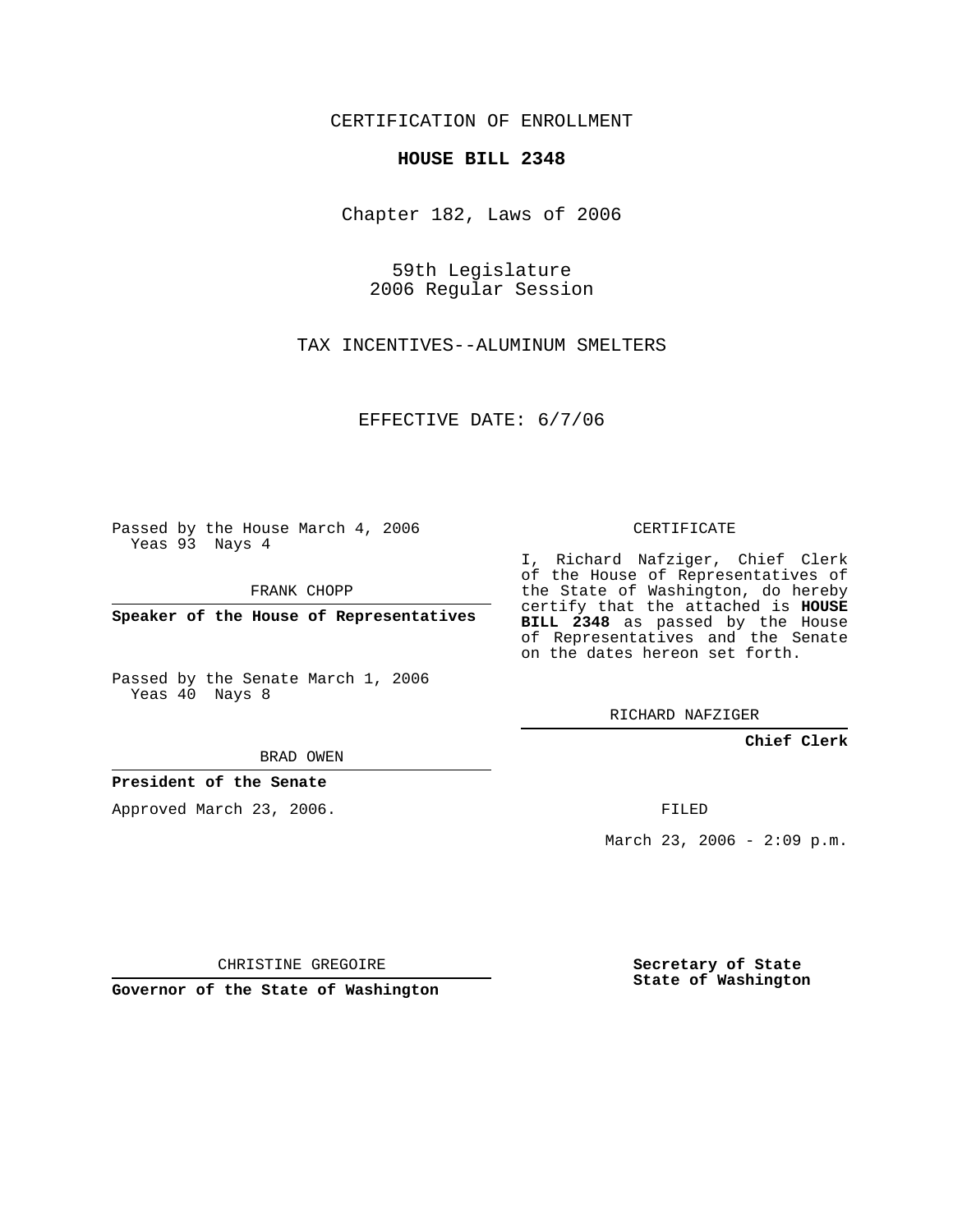## **HOUSE BILL 2348** \_\_\_\_\_\_\_\_\_\_\_\_\_\_\_\_\_\_\_\_\_\_\_\_\_\_\_\_\_\_\_\_\_\_\_\_\_\_\_\_\_\_\_\_\_

\_\_\_\_\_\_\_\_\_\_\_\_\_\_\_\_\_\_\_\_\_\_\_\_\_\_\_\_\_\_\_\_\_\_\_\_\_\_\_\_\_\_\_\_\_

## AS AMENDED BY THE SENATE

Passed Legislature - 2006 Regular Session

## **State of Washington 59th Legislature 2006 Regular Session**

**By** Representatives Morris, Ericksen, Condotta, Linville, Conway, Sump, Haler, Orcutt, Wallace, Ericks, B. Sullivan, O'Brien, Dunn and Holmquist

Prefiled 12/21/2005. Read first time 01/09/2006. Referred to Committee on Technology, Energy Communications.

 1 AN ACT Relating to tax relief for aluminum smelters; amending RCW 2 82.04.2909, 82.04.4481, 82.08.805, 82.12.805, 82.12.022, and 82.32.570; 3 and providing an expiration date.

4 BE IT ENACTED BY THE LEGISLATURE OF THE STATE OF WASHINGTON:

 5 **Sec. 1.** RCW 82.04.2909 and 2004 c 24 s 3 are each amended to read 6 as follows:

 (1) Upon every person who is an aluminum smelter engaging within this state in the business of manufacturing aluminum; as to such persons the amount of tax with respect to such business shall, in the case of manufacturers, be equal to the value of the product manufactured, or in the case of processors for hire, be equal to the gross income of the business, multiplied by the rate of .2904 percent. (2) Upon every person who is an aluminum smelter engaging within this state in the business of making sales at wholesale of aluminum

15 manufactured by that person, as to such persons the amount of tax with 16 respect to such business shall be equal to the gross proceeds of sales 17 of the aluminum multiplied by the rate of .2904 percent.

18 (3) This section expires January 1, ((2007)) 2012.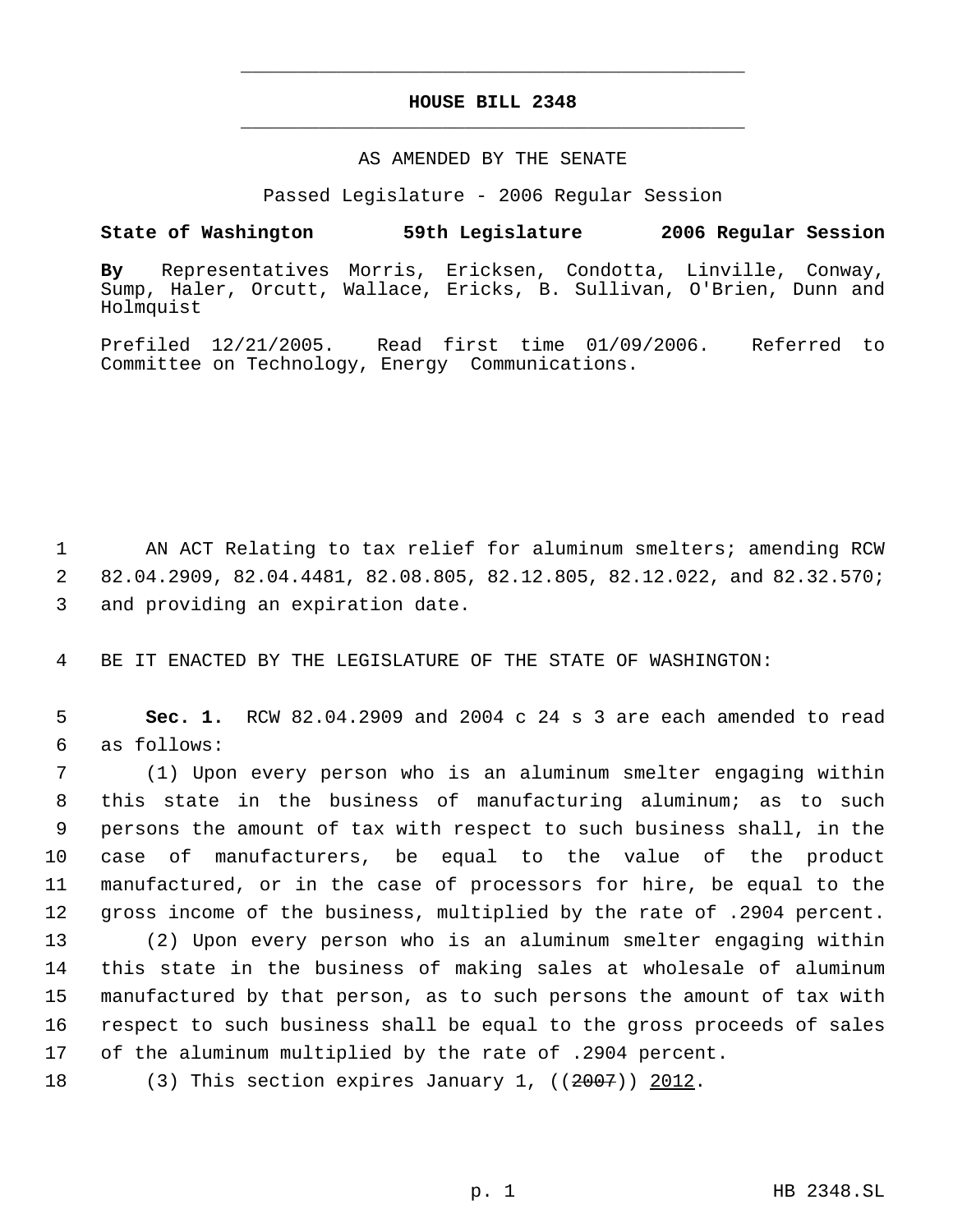**Sec. 2.** RCW 82.04.4481 and 2004 c 24 s 8 are each amended to read as follows:

 (1) In computing the tax imposed under this chapter, a credit is allowed for all property taxes paid during the calendar year on property owned by a direct service industrial customer and reasonably necessary for the purposes of an aluminum smelter.

 (2) A person taking the credit under this section is subject to all the requirements of chapter 82.32 RCW. A credit earned during one calendar year may be carried over to be credited against taxes incurred in the subsequent calendar year, but may not be carried over a second year. Credits carried over must be applied to tax liability before new credits. No refunds may be granted for credits under this section.

 (3) Credits may not be claimed under this section for property 14 taxes levied for collection in ((2007)) 2012 and thereafter.

 **Sec. 3.** RCW 82.08.805 and 2004 c 24 s 10 are each amended to read as follows:

 (1) A person who has paid tax under RCW 82.08.020 for tangible personal property used at an aluminum smelter, tangible personal property that will be incorporated as an ingredient or component of buildings or other structures at an aluminum smelter, or for labor and services rendered with respect to such buildings, structures, or tangible personal property, is eligible for an exemption from the state share of the tax in the form of a credit, as provided in this section. A person claiming an exemption must pay the tax and may then take a credit equal to the state share of retail sales tax paid under RCW 82.08.020. The person shall submit information, in a form and manner prescribed by the department, specifying the amount of qualifying purchases or acquisitions for which the exemption is claimed and the amount of exempted tax.

 (2) For the purposes of this section, "aluminum smelter" has the same meaning as provided in RCW 82.04.217.

 (3) Credits may not be claimed under this section for taxable 33 events occurring on or after January 1, ((2007)) 2012.

 **Sec. 4.** RCW 82.12.805 and 2004 c 24 s 11 are each amended to read as follows:

(1) A person who is subject to tax under RCW 82.12.020 for tangible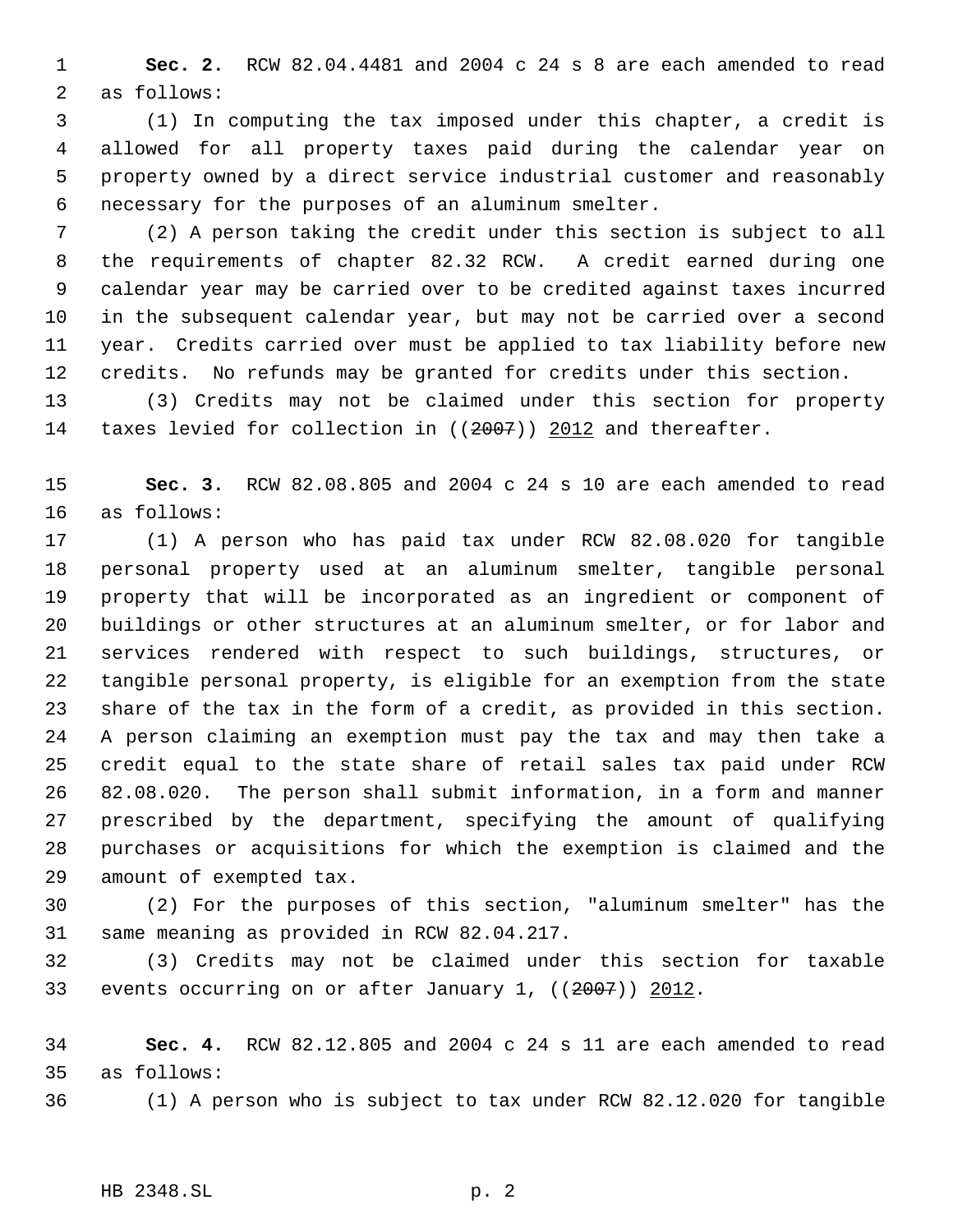personal property used at an aluminum smelter, or for tangible personal property that will be incorporated as an ingredient or component of buildings or other structures at an aluminum smelter, or for labor and services rendered with respect to such buildings, structures, or tangible personal property, is eligible for an exemption from the state share of the tax in the form of a credit, as provided in this section. The amount of the credit shall be equal to the state share of use tax computed to be due under RCW 82.12.020. The person shall submit information, in a form and manner prescribed by the department, specifying the amount of qualifying purchases or acquisitions for which the exemption is claimed and the amount of exempted tax.

 (2) For the purposes of this section, "aluminum smelter" has the same meaning as provided in RCW 82.04.217.

 (3) Credits may not be claimed under this section for taxable 15 events occurring on or after January 1, ((2007)) 2012.

 **Sec. 5.** RCW 82.12.022 and 2004 c 24 s 12 are each amended to read as follows:

 (1) There is hereby levied and there shall be collected from every person in this state a use tax for the privilege of using natural gas or manufactured gas within this state as a consumer.

 (2) The tax shall be levied and collected in an amount equal to the value of the article used by the taxpayer multiplied by the rate in effect for the public utility tax on gas distribution businesses under RCW 82.16.020. The "value of the article used" does not include any amounts that are paid for the hire or use of a gas distribution business as defined in RCW 82.16.010(7) in transporting the gas subject to tax under this subsection if those amounts are subject to tax under that chapter.

 (3) The tax levied in this section shall not apply to the use of natural or manufactured gas delivered to the consumer by other means than through a pipeline.

 (4) The tax levied in this section shall not apply to the use of natural or manufactured gas if the person who sold the gas to the consumer has paid a tax under RCW 82.16.020 with respect to the gas for which exemption is sought under this subsection.

(5) The tax levied in this section shall not apply to the use of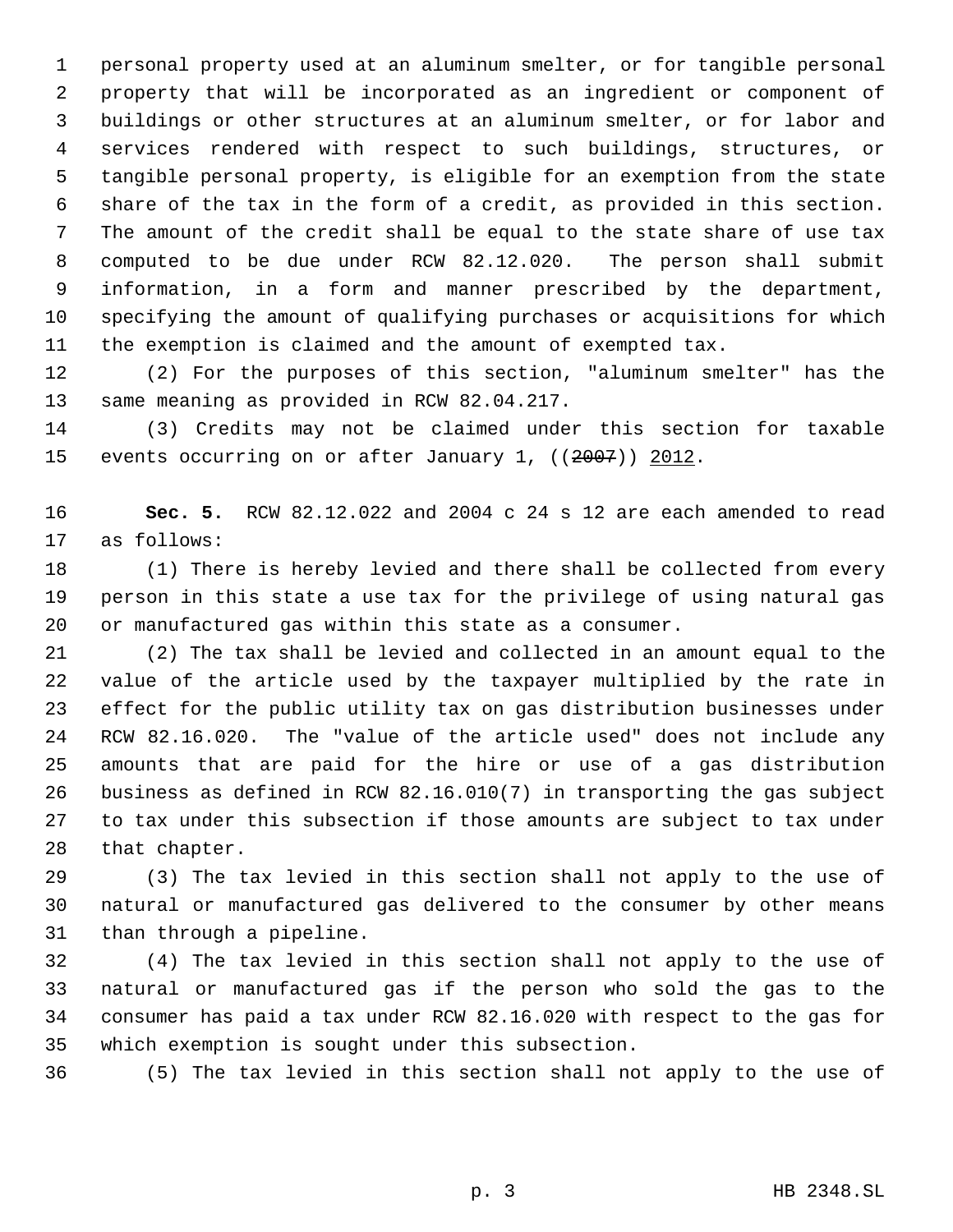natural or manufactured gas by an aluminum smelter as that term is defined in RCW 82.04.217 before January 1, ((2007)) 2012.

 (6) There shall be a credit against the tax levied under this section in an amount equal to any tax paid by:

 (a) The person who sold the gas to the consumer when that tax is a gross receipts tax similar to that imposed pursuant to RCW 82.16.020 by another state with respect to the gas for which a credit is sought under this subsection; or

 (b) The person consuming the gas upon which a use tax similar to the tax imposed by this section was paid to another state with respect to the gas for which a credit is sought under this subsection.

 (7) The use tax hereby imposed shall be paid by the consumer to the department.

 (8) There is imposed a reporting requirement on the person who delivered the gas to the consumer to make a quarterly report to the department. Such report shall contain the volume of gas delivered, name of the consumer to whom delivered, and such other information as the department shall require by rule.

 (9) The department may adopt rules under chapter 34.05 RCW for the administration and enforcement of sections 1 through 6, chapter 384, Laws of 1989.

 **Sec. 6.** RCW 82.32.570 and 2004 c 24 s 14 are each amended to read as follows:

 (1) For the purposes of this section, "smelter tax incentive" means the preferential tax rate under RCW 82.04.2909, or an exemption or credit under RCW 82.04.4481, 82.08.805, 82.12.805, or 82.12.022(5).

 (2) The legislature finds that accountability and effectiveness are important aspects of setting tax policy. In order to make policy choices regarding the best use of limited state resources the legislature needs information to evaluate whether the stated goals of legislation were achieved.

 (3) The goals of the smelter tax incentives are to retain family-wage jobs in rural areas by:

 (a) Enabling the aluminum industry to maintain production of aluminum at a level that will preserve at least 75 percent of the jobs that were on the payroll effective January 1, 2004, as adjusted for employment reductions publicly announced before November 30, 2003; and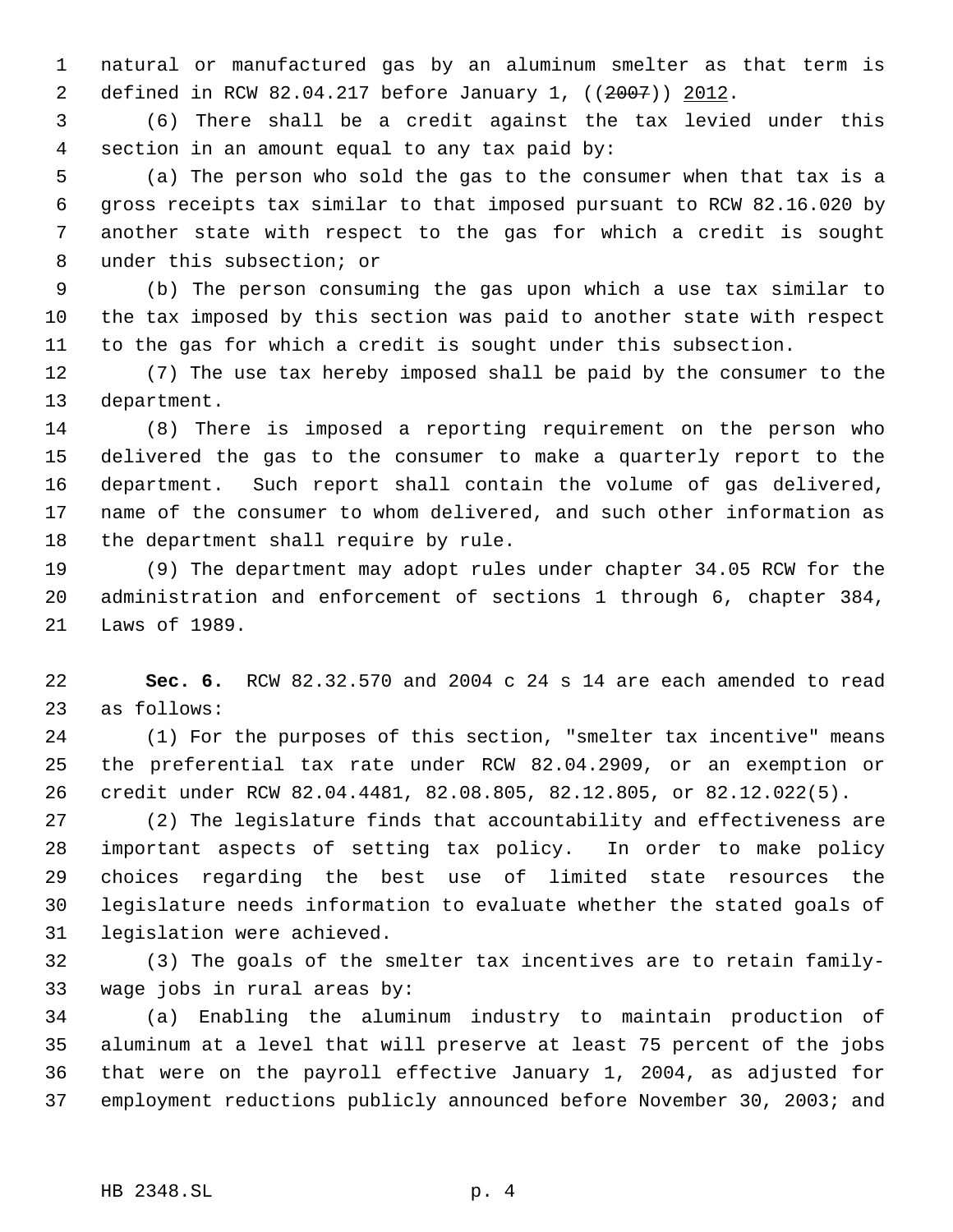(b) Allowing the aluminum industry to continue producing aluminum in this state through ((2006)) 2012 so that the industry will be positioned to preserve and create new jobs when the anticipated reduction of energy costs occurs.

 (4)(a) An aluminum smelter receiving the benefit of a smelter tax incentive shall make an annual report to the department detailing employment, wages, and employer-provided health and retirement benefits per job at the manufacturing site. The report is due by March 31st following any year in which a tax incentive is claimed or used. The report shall not include names of employees. The report shall detail employment by the total number of full-time, part-time, and temporary positions. The report shall indicate the quantity of aluminum smelted at the plant during the time period covered by the report. The first report filed under this subsection shall include employment, wage, and benefit information for the twelve-month period immediately before first use of a tax incentive. Employment reports shall include data for actual levels of employment and identification of the number of jobs affected by any employment reductions that have been publicly announced at the time of the report. Information in a report under this section is not subject to the confidentiality provisions of RCW 82.32.330 and may be disclosed to the public upon request.

 (b) If a person fails to submit an annual report under (a) of this subsection by the due date of the report, the department shall declare the amount of taxes exempted or credited, or reduced in the case of the preferential business and occupation tax rate, for that year to be immediately due and payable. Excise taxes payable under this subsection are subject to interest but not penalties, as provided under this chapter. This information is not subject to the confidentiality provisions of RCW 82.32.330 and may be disclosed to the public upon request.

 (5) By ((December 1, 2005, and by)) December 1, ((2006)) 2007, December 1, 2010, and December 1, 2015, the fiscal committees of the house of representatives and the senate, in consultation with the department, shall report to the legislature on the effectiveness of the 35 smelter tax incentives ((and, by December 1, 2010, on the effectiveness of the incentives)) under RCW 82.04.4482 and 82.16.0498. The reports